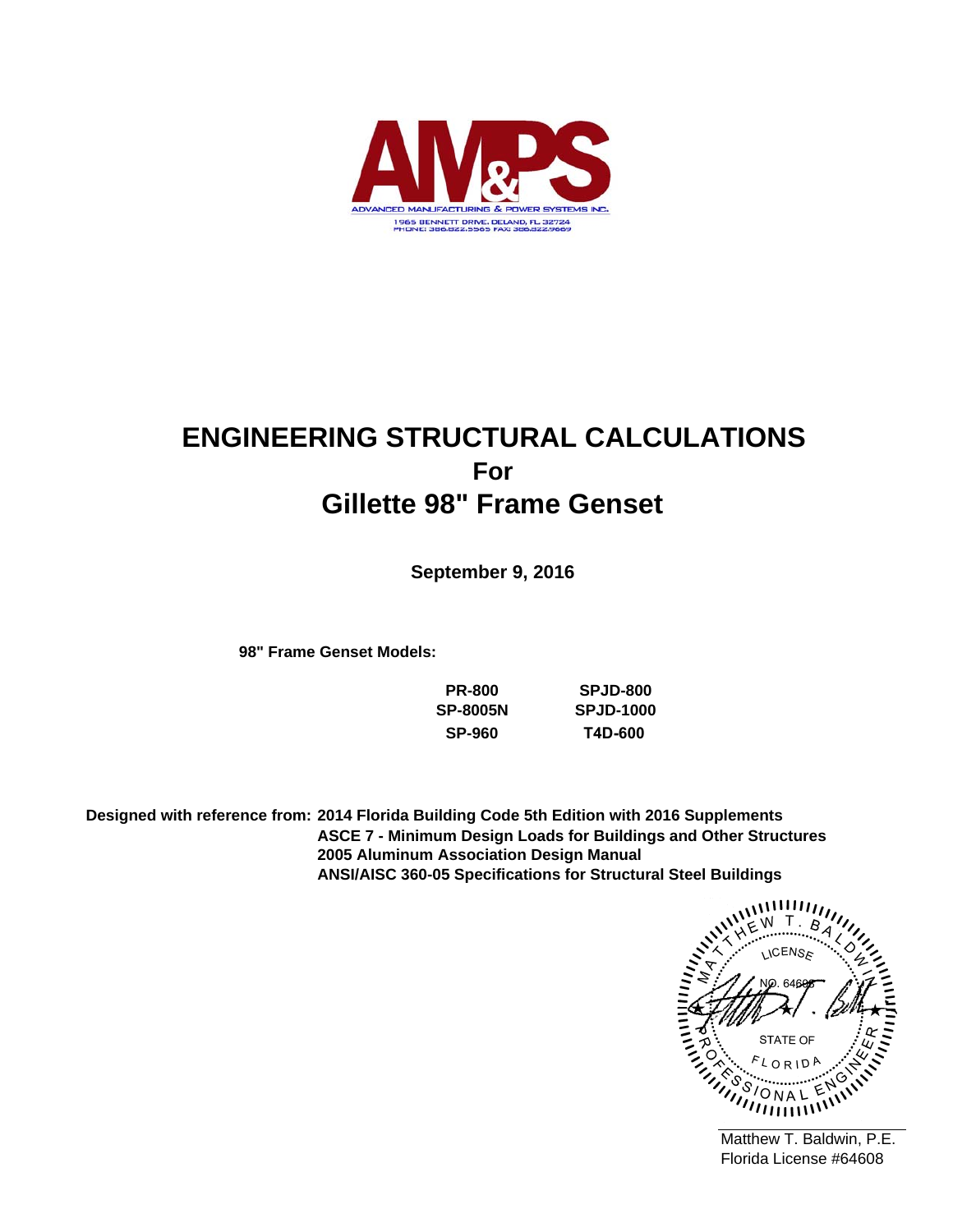# **Project Information**

# **Enclosure Materials**

| Roof Beam   | - 14 Gage Truss - CRS              |
|-------------|------------------------------------|
| Roof Panels | $-0.080$ Aluminum Panel - 5052-H34 |
| Wall Panels | - 0.080 Aluminum Panel - 5052-H34  |

# **Components**

Base GenSet Size and Model GenSet Manufacturer

- Gillette Generators, Inc.
- 98" Frame
- Bent Aluminum Frame

Supported by - Base

# **Fasteners/Hardware**

|                                                                             |          | <b>Bolt Size</b>                | Grade/Finish                                          |
|-----------------------------------------------------------------------------|----------|---------------------------------|-------------------------------------------------------|
| Panels                                                                      |          | $5/16" - 18$                    | Grade 18-8/SS                                         |
| Enclosure to Base                                                           |          | $5/16" - 18$                    | Grade 18-8/SS                                         |
|                                                                             |          |                                 | NCENS ک                                               |
| <b>Specification Requirements</b><br>Wind Speed<br><b>Exposure Category</b> | 180<br>D | mph (Greater of Design or Site) | NO. 64606<br>STATE OF<br>FLORIDA<br>$\eta_{\rm HIII}$ |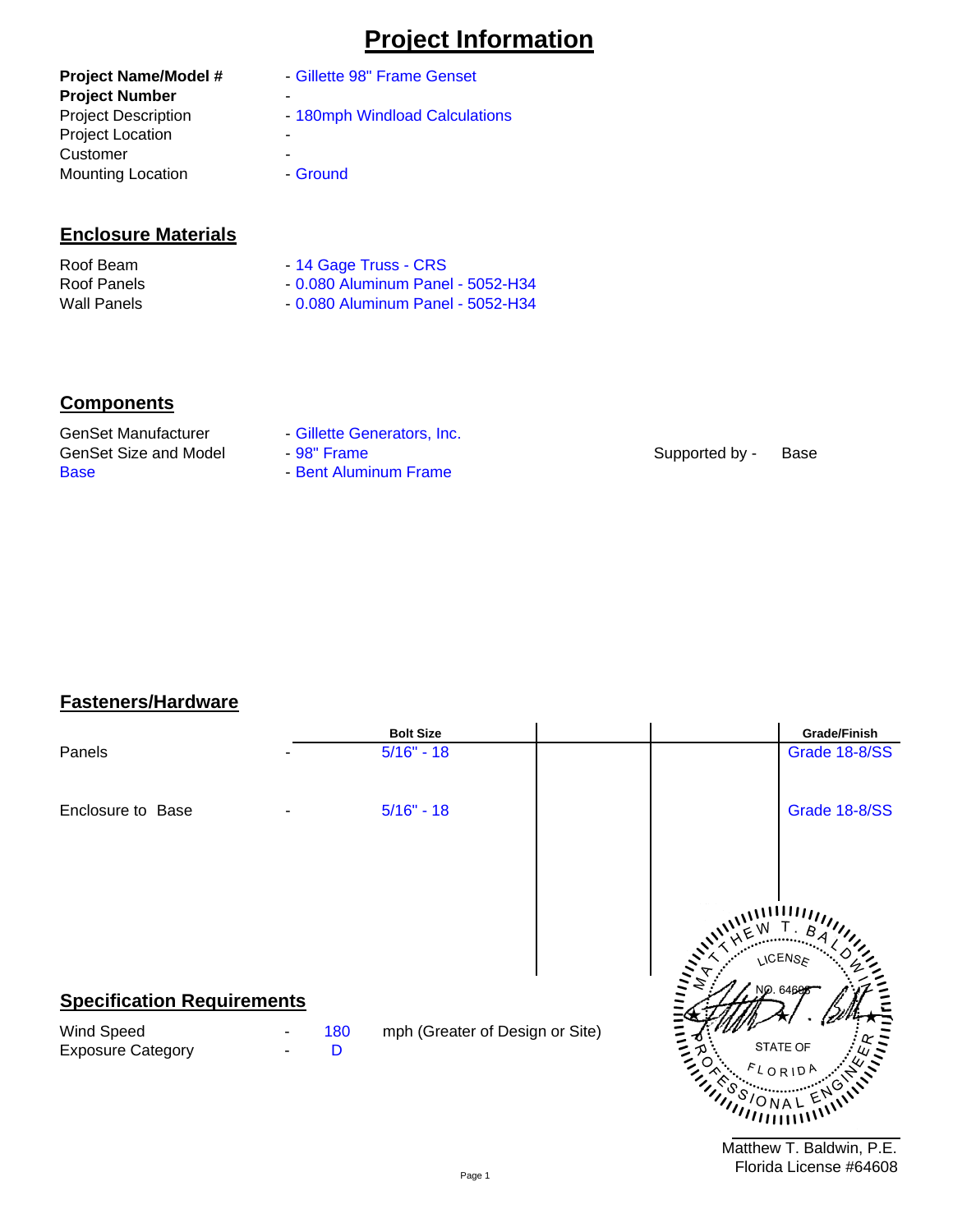# **Enclosure Dimensions & Component Weights**

# **Gillette 98" Frame Genset**

#### **Roof Style-**Flat

## **Enclosure Dimensions (ft)**

| Wall | Length (ft) |   | Height (ft) |
|------|-------------|---|-------------|
|      | 4.02        | x | 5.36        |
| 2    | 4.02        | x | 5.36        |
| 3    | 11.18       | x | 5.36        |
| 4    | 11.18       | x | 5.36        |

# **Base Dimensions**

| Width (Wall 1/2 Side)  | $=$ | 48 | in |
|------------------------|-----|----|----|
| Length (Wall 3/4 Side) | $=$ | 98 | in |
| Height                 | $=$ |    | in |

# **Roof/Eave Information**

| Roof Pitch Angle - | $(\theta) =$ | 0.0  | Degrees |
|--------------------|--------------|------|---------|
| Eave/Roof Height - | $=$          | 5.36 |         |

# **Structure Areas**

| Walls 1/2 Area - $(w1) = 21.5$ $ft^2 = 3.103$ $in^2$<br>Walls 3/4 Area - $(w3) = 59.9$ $ft^2 = 8.629$ $in^2$<br>Roof Area - $(R) = 44.9$ $ft^2 = 6,472$ $in^2$ |                                           |  |  |
|----------------------------------------------------------------------------------------------------------------------------------------------------------------|-------------------------------------------|--|--|
| Base Side 1/2<br>Base Side 3/4                                                                                                                                 | $(T1) = 336.0$ in 2<br>$(T3) = 686.0$ in2 |  |  |

# **Component Weights**

| Genset<br>Enclosure | $=$ | 200 | lbs<br>lbs. | (Varies, so will use zero to be conservative/most uplift to resist)<br>(Based on Aluminum to be conserative/most uplift to resist) |
|---------------------|-----|-----|-------------|------------------------------------------------------------------------------------------------------------------------------------|
| Base Frame          | $=$ | 150 | lbs.        | (Based on Aluminum to be conserative/most uplift to resist)                                                                        |

 $\mathbf{u}$ **JCENS<sub>E</sub>** STATE OF  $RID$ C ONAL 

|                | Wall 1   |  |  |  |  |  |  |
|----------------|----------|--|--|--|--|--|--|
| Wall 3         | Wall 4   |  |  |  |  |  |  |
| Wall 2<br>Plan |          |  |  |  |  |  |  |
| Wall 3         | Wall 4   |  |  |  |  |  |  |
|                | Wall 1/2 |  |  |  |  |  |  |
| Elevation      |          |  |  |  |  |  |  |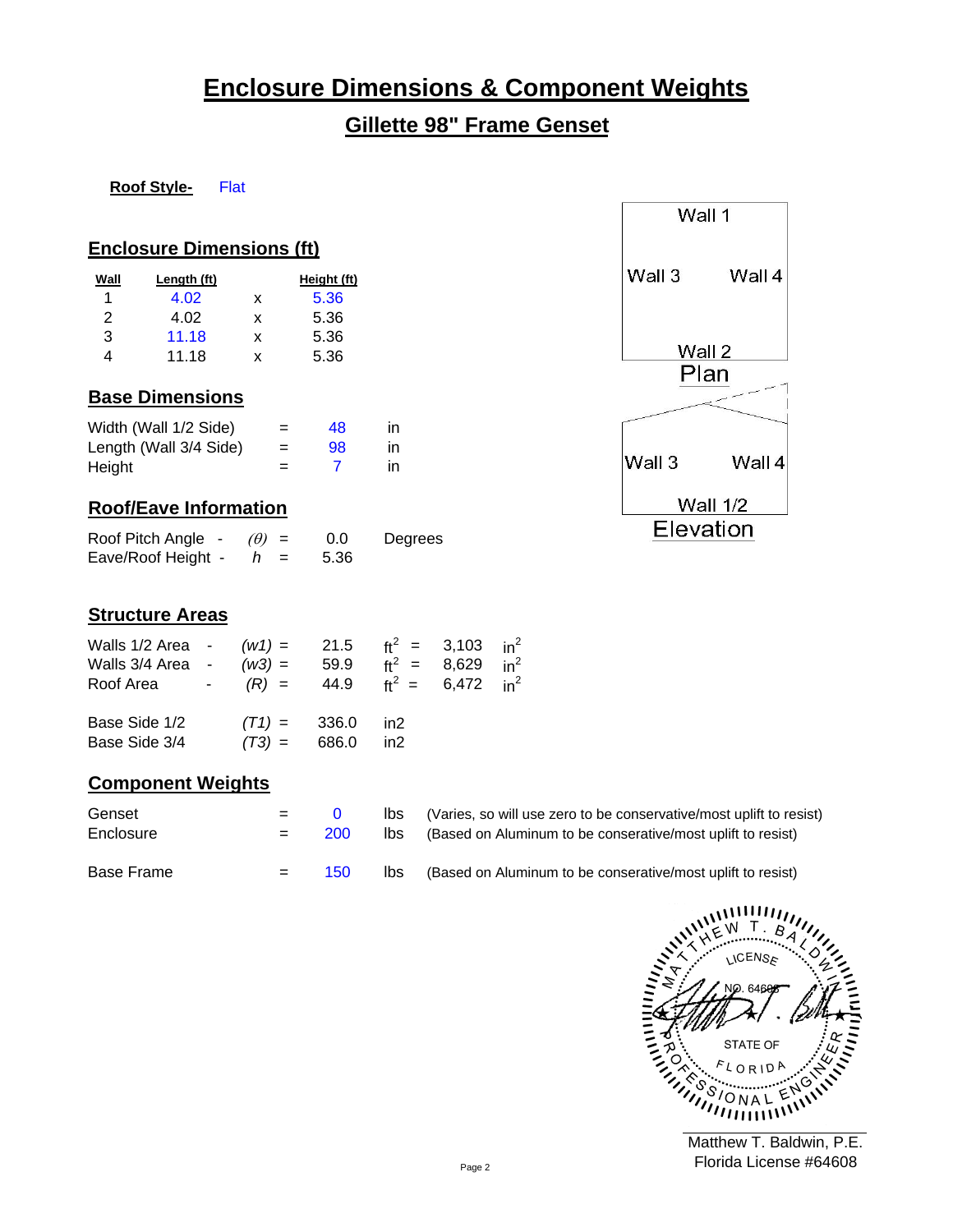# **MWFRS Net Pressures**

# **Gillette 98" Frame Genset**

# **Wind**

Directional Procedure method from ASCE 7 are utilized in these calculations.

|                                                          | D      |     |                  |                              | Wall 4                             |
|----------------------------------------------------------|--------|-----|------------------|------------------------------|------------------------------------|
| (V)                                                      | 180    | mph | Wind Direction 2 |                              |                                    |
| $(K_d)$                                                  | 0.85   |     |                  | Wall 2                       |                                    |
| $(GC_{pi})$                                              | ± 0.18 |     |                  |                              |                                    |
| $(K_z)$<br><b>Velocity Pressure Exposure Coefficient</b> | 1.03   |     |                  |                              |                                    |
| Roof Mean Height Above Ground Level<br>(z)               | 5.94   | ft  |                  |                              | Wall 4                             |
| (q )                                                     | 72.63  | psf |                  | <b>Wall 1/2</b><br>Elevation |                                    |
|                                                          |        |     | Enclosed         |                              | Wall 1<br>Wall 3<br>Plan<br>Wall 3 |

## **Wind Direction 1**

|                                        |                      |          |          | Enclosure |                                         |            |             |         |          |
|----------------------------------------|----------------------|----------|----------|-----------|-----------------------------------------|------------|-------------|---------|----------|
|                                        |                      |          | Wall #   |           | Roof                                    |            |             |         |          |
|                                        |                      |          |          |           | Parallel to Ridge                       |            |             |         |          |
|                                        |                      |          | 2<br>3&4 |           | $(C_n)$ 1 (Distance From Windward Edge) |            |             |         | $(C_p)2$ |
|                                        |                      | Windward | Leeward  | Side      | 0 to 2.7                                | 2.7 to 5.4 | 5.4 to 10.7 | > 10.7  |          |
| Background Response Factor             | (Q)                  | 0.98     | 0.98     | 0.97      |                                         |            | 0.98        |         |          |
| <b>Gust Effect Factors</b>             | (G)                  | 0.91     | 0.91     | 0.91      | 0.91                                    |            |             |         |          |
| <b>External Pressure Coefficients</b>  | ${}^{\prime}C_p$ ,   | 0.80     | $-0.261$ | $-0.70$   | $-0.90$                                 | $-0.90$    | $-0.50$     | $-0.3$  | $-0.18$  |
|                                        |                      |          |          |           |                                         |            |             |         |          |
| Net Pressures with + $(GC_{pi})$ - psf | $(Net_{p+})$         | 40.0     | $-30.4$  | $-59.3$   | $-72.8$                                 | $-72.8$    | $-46.2$     | $-33.0$ | $-25.0$  |
| Net Pressures with - $(GC_{pi})$ - psf | (Net <sub>p-</sub> ) | 66.1     | $-4.2$   | $-33.1$   | $-46.6$                                 | $-46.6$    | $-20.1$     | $-6.8$  | 1.1      |

## **Wind Direction 2**

|                                        |               | Enclosure     |         |         |                        |                               |      |  |          |  |
|----------------------------------------|---------------|---------------|---------|---------|------------------------|-------------------------------|------|--|----------|--|
|                                        |               |               | Wall #  |         | Roof - Normal To Ridge |                               |      |  |          |  |
|                                        |               | 1&2<br>3<br>4 |         |         | $(C_p)1$               | (Distance From Windward Edge) |      |  |          |  |
|                                        |               |               |         |         |                        |                               |      |  | $(C_p)2$ |  |
|                                        |               | Windward      | Leeward | Side    | 0 to 2.7               | > 2.7                         |      |  |          |  |
| Background Response Factor             | (Q)           | 0.97          | 0.97    | 0.98    |                        |                               | 0.97 |  |          |  |
| <b>Gust Effect Factors</b>             | (G)           | 0.91          | 0.91    | 0.91    |                        |                               | 0.91 |  |          |  |
| <b>External Pressure Coefficients</b>  | $({\rm C}_p)$ | 0.80          | $-0.5$  | $-0.70$ | $-1.04$                | $-0.70$                       |      |  | $-0.18$  |  |
|                                        |               |               |         |         |                        |                               |      |  |          |  |
| Net Pressures with + $(GC_{pi})$ - psf | $(Net_{p+})$  | 39.7          | $-46.1$ | $-59.5$ | $-81.7$                | $-59.3$                       |      |  | $-24.9$  |  |
| Net Pressures with - $(GC_{pi})$ - psf | (Net $_{p}$ ) | 65.9          | $-19.9$ | $-33.4$ | $-55.5$                | $-33.1$                       |      |  | 1.2      |  |

Plus and minus signs signify pressures acting toward or away from the surfaces, respectively.

linker<br>Mayo **JCENS<sub>E</sub> CALLANDER** STATE OF **CITY**  $\mathcal{F}$  $L$   $O$   $R$   $1$  $D$ G ،S ONAL Ъ  $^{\prime\prime}$ 

Wind Direction 1 Ų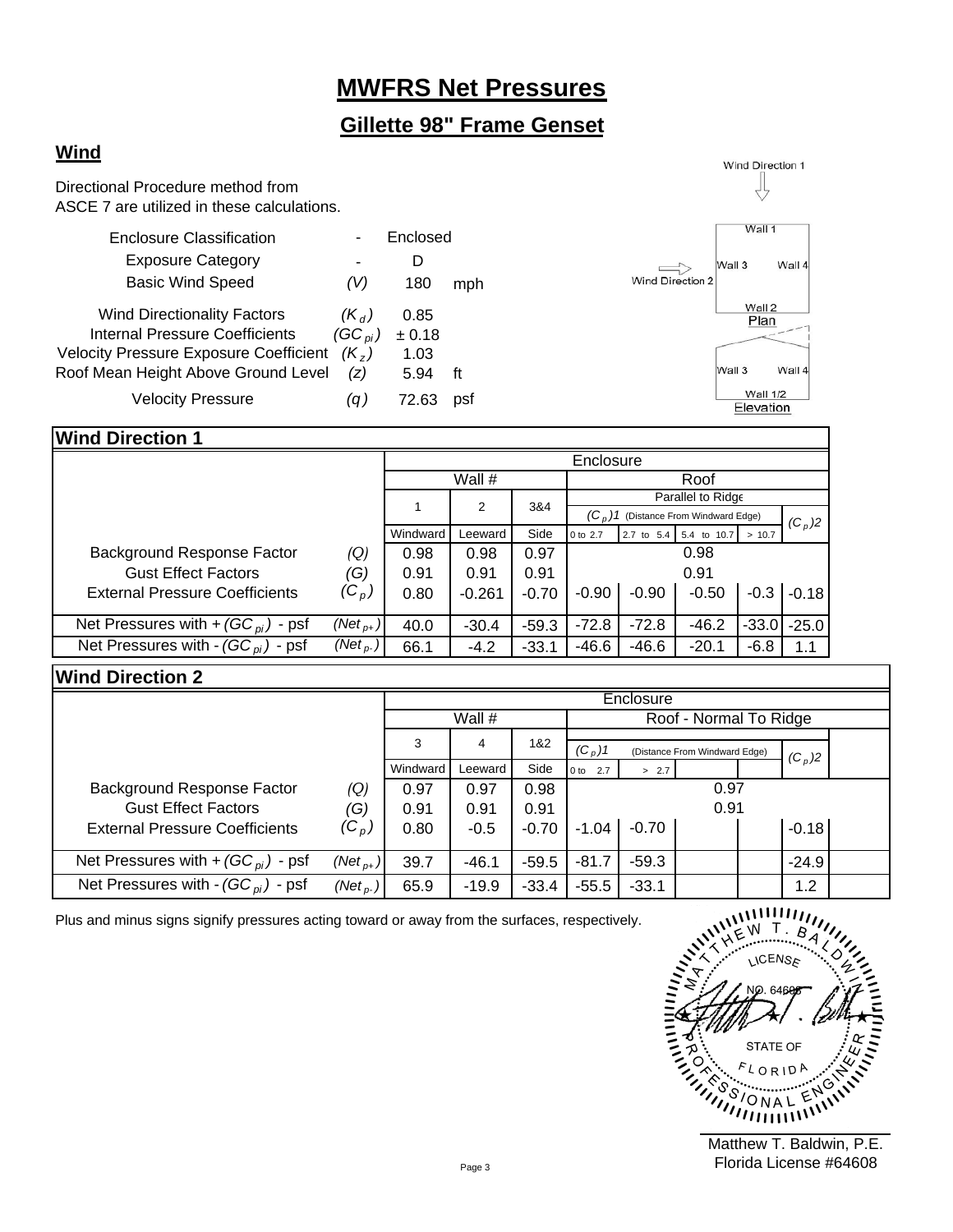# **Structural Calculations - Roof**

# **Gillette 98" Frame Genset**

## **Critical Loads & Pressures**

### **Wind Pressures**

Downforce  $1.198$  psf = 0.01 psi Uplift  $-81.69$  psf =  $-0.57$  psi

## **Section Properties**

14 Gage Truss - CRS

| <b>Cross Sectional Area</b>      | (A)               | $=$ | 0.36                | $in^2$ |            |  |
|----------------------------------|-------------------|-----|---------------------|--------|------------|--|
| Moment of Inertia - x            | $(l_x)$           | $=$ | $0.32 \text{ in}^4$ |        |            |  |
| Moment of Inertia - y            | $(l_v)$           | $=$ | N/A                 | $in^4$ |            |  |
| Section Modulus - x              | $(S_x)$           | =   | 0.36                | $in^3$ |            |  |
| Section Modulus - y              | $(S_v)$           | $=$ | N/A                 | $in^3$ |            |  |
| Radius of Gyration - x           | (r <sub>x</sub> ) | $=$ | 0.94 in             |        |            |  |
| Radius of Gyration - y           | $(r_v)$           |     | $= N/A$ in          |        |            |  |
| Polar Moment of Inertia          | (J)               | $=$ | N/A                 | $in^4$ |            |  |
| Weight of Beam                   | $\omega$          | $=$ | 0.09                | lbs/in |            |  |
| <b>Modulus of Elasticity</b>     | (E)               |     | $= 2.90E+04$ ksi    |        |            |  |
| <b>Safety Factor</b>             | $(n_u)$           | $=$ | 1.95                |        |            |  |
| Safety Factor                    | $(n_v)$           | $=$ | 1.65                |        |            |  |
| Coefficient                      | (k <sub>t</sub> ) | $=$ | 1.00                |        |            |  |
| <b>Tensile Ultimate Strength</b> |                   |     | $(F_{t}$            | $=$    | 58 ksi     |  |
| <b>Tensile Yield Strength</b>    |                   |     | $(F_{tV})$          |        | $= 36$ ksi |  |
| Compressive Yield Strength       |                   |     | $(F_{cy})$ =        |        | -22 ksi    |  |
| <b>Shear Ultimate Strength</b>   |                   |     | (F $_{\rm su}$ )    |        | 36 ksi     |  |
|                                  |                   |     |                     |        |            |  |

## **Roof Frame Calculations**

Member Designed for Forces Acting on the Strong Axis

### **Interior Beam Critical Member Dimensions**

| Interior Beam Length |  | $(L_i)$ = 38.81 in |
|----------------------|--|--------------------|
| Load Spanned Width   |  | $(W_i)$ = 48.88 in |

### **Interior Beam Calculated Forces**

### **Distributed Loads**

| Weight of Beam                                  |  | $\omega$ = 0.090 lbs/in |  |
|-------------------------------------------------|--|-------------------------|--|
| Wind Load Downforce $(W_d) = 0.407$ lbs/in      |  |                         |  |
| Wind Load Uplift Force $(w_u) = -27.726$ lbs/in |  |                         |  |

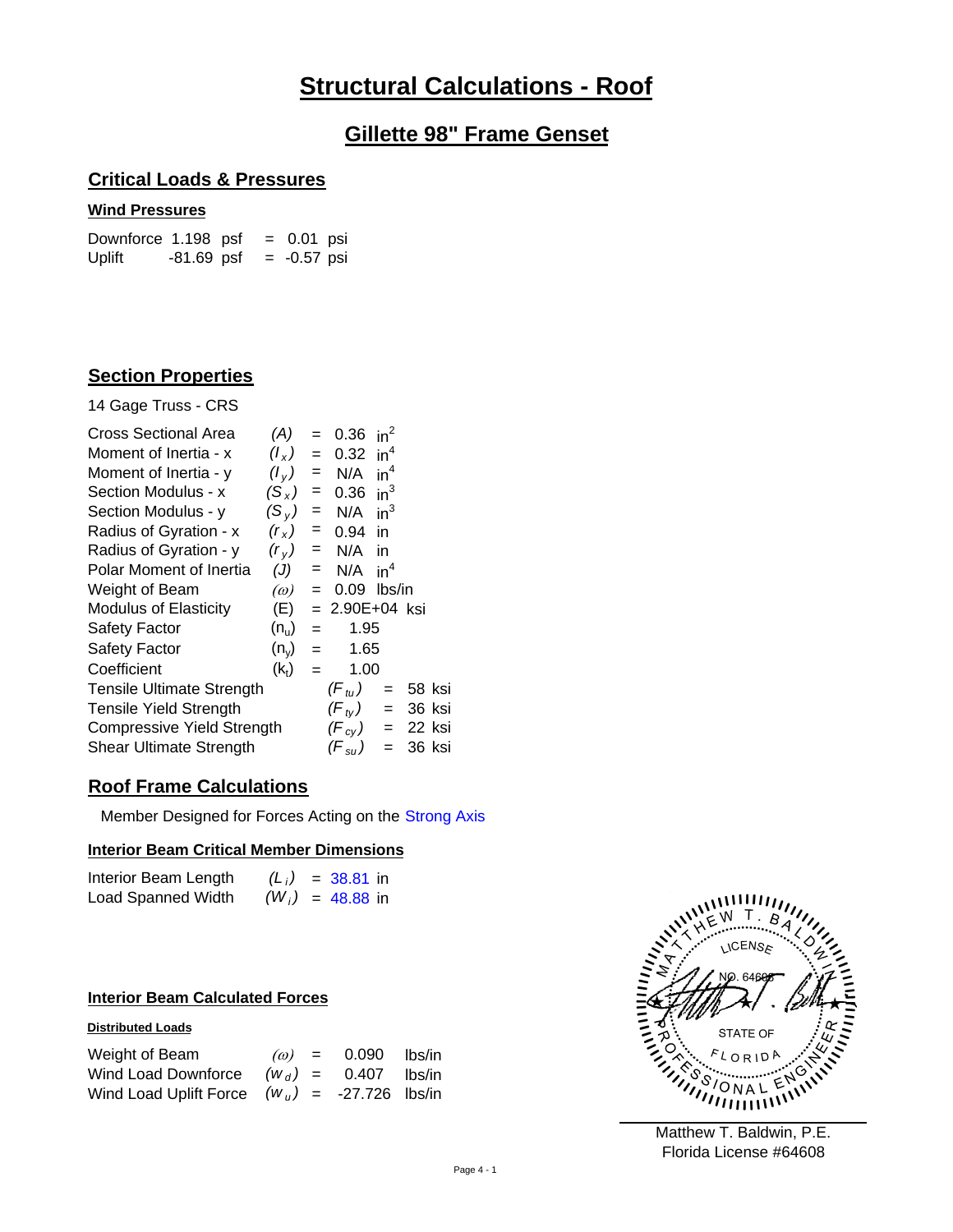#### **Shear Forces (Maximum at End)**

| Beam Weight Shear $(V_b)$ = 1.75<br>Wind DownForce Shear $(V_{wd}) = 7.9$<br>Wind Uplift Shear                     | $(V_{wu}) = -538.1$         |                              | Ibs<br>Ibs<br>Ibs    |                                                                                                       |
|--------------------------------------------------------------------------------------------------------------------|-----------------------------|------------------------------|----------------------|-------------------------------------------------------------------------------------------------------|
| Total Shear Downward<br>-<br><b>Total Shear Upward</b>                                                             |                             | $= 9.6$ lbs<br>$= 536.3$ lbs |                      |                                                                                                       |
| Design Shear                                                                                                       |                             | $(V_{bi}) = 536.3$ lbs       |                      |                                                                                                       |
| <b>Stress Forces (Bending)</b>                                                                                     |                             |                              |                      |                                                                                                       |
| Beam Weight Moment $(M_b)$ = 11<br>Wind Downforce Moment $(M_d)$ = 38<br>Wind Uplift Moment $(M_u) = -2,610$ lb-in |                             |                              | lb-in<br>lb-in       |                                                                                                       |
| <b>Total Moments Downward</b><br>Total Moments Upward $=$ 2,599 Ib-in                                              |                             | $= 50$ lb $\cdot$ in         |                      |                                                                                                       |
| Design Moment $(M_T) = 2,599$ lb-in                                                                                |                             |                              |                      |                                                                                                       |
| Design Stress                                                                                                      | $(\sigma_{bi}) = 7,220$ psi |                              |                      |                                                                                                       |
| <b>Interior Beam Design Calculations</b>                                                                           |                             |                              |                      |                                                                                                       |
| <b>Allowable Shear Strength</b>                                                                                    |                             |                              |                      |                                                                                                       |
| Slenderness Limit 1 $(S_1) = -20.08$<br>Slenderness Limit 2 $(S_2) = 102.40$<br>Slenderness Ratio                  | $(S) = 18.0$                |                              |                      |                                                                                                       |
| Allowable Shear Stress $\qquad \qquad = \qquad 9,856$ psi<br>Allowable Shear Strength $(V_n)$ = 3,548 lbs          |                             |                              |                      |                                                                                                       |
| <b>Conclusion</b>                                                                                                  |                             |                              |                      |                                                                                                       |
| $(V_{bi})$ 536 lbs < $(V_n)$ 3,548 lbs                                                                             |                             |                              | <u>OK</u>            |                                                                                                       |
| Allowable Stresses For Tension And Compression (Bending)                                                           |                             |                              |                      |                                                                                                       |
| <b>Tension</b>                                                                                                     |                             |                              |                      |                                                                                                       |
| <b>Allowable Tensile Stress</b>                                                                                    |                             |                              | $(F_t) = 16,000$ psi |                                                                                                       |
| Compression                                                                                                        |                             |                              |                      |                                                                                                       |
| Slenderness Limit 1 $(S_1) = 25.0$<br>Slenderness Limit 2 $(S_2) = 125.0$<br>Slenderness Ratio $(S) = 41.3$        |                             |                              |                      |                                                                                                       |
| Allowable Compressive Stress $(F_c)$ = 13,121 psi                                                                  |                             |                              |                      |                                                                                                       |
|                                                                                                                    |                             |                              |                      | The Allowable Compressive Stress is the controlling<br>Therefore, $(F_b) = 13,121$ psi failure design |
| <b>Conclusion</b>                                                                                                  |                             |                              |                      |                                                                                                       |
| $(\sigma_{bi})$ 7,220 psi < $(F_b)$ 13,121 psi <b>OK</b>                                                           |                             |                              |                      |                                                                                                       |

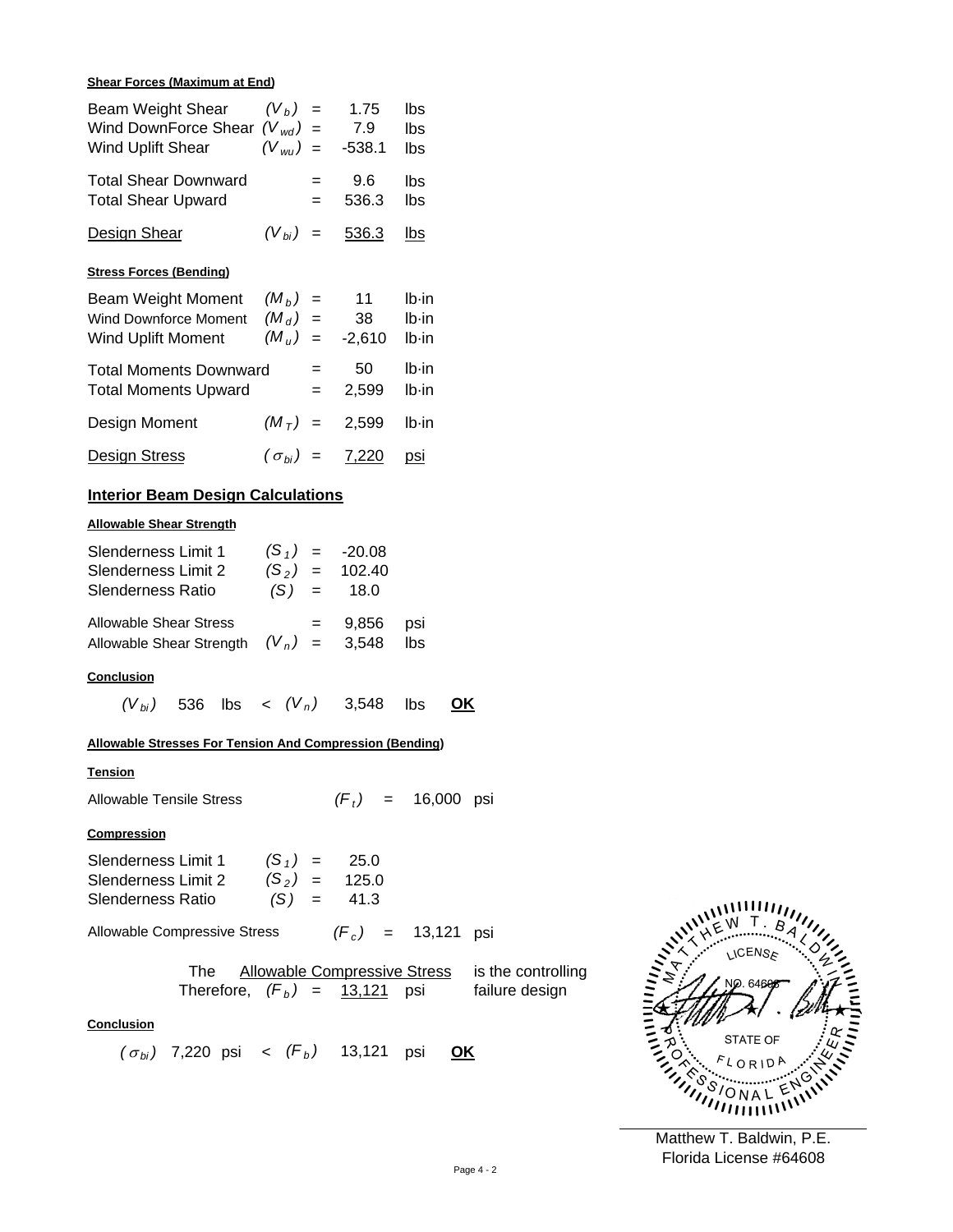# **Entire Roof Uplift Calculations**

## **Roof Area**

| Area of Roof Subjected to Uplift                                                                                                                                                                                                                                                                                                                                                                                                                                                                                                                                                                 |                                                                                                               | $(R) = 6,472 \text{ in}^2$                                                                  |                 |
|--------------------------------------------------------------------------------------------------------------------------------------------------------------------------------------------------------------------------------------------------------------------------------------------------------------------------------------------------------------------------------------------------------------------------------------------------------------------------------------------------------------------------------------------------------------------------------------------------|---------------------------------------------------------------------------------------------------------------|---------------------------------------------------------------------------------------------|-----------------|
| <b>Roof Uplift Calculated Forces</b>                                                                                                                                                                                                                                                                                                                                                                                                                                                                                                                                                             |                                                                                                               |                                                                                             |                 |
| To be conservative, the weight of the roof frame and panels is neglected.<br>Weight of Accessories $(\omega_a)$ =<br>Wind Load Uplift Force $(w_{\tau} = -3.671)$<br>Total Roof Design Uplift $(W_{ru}) = -2,203$<br><b>Mounting Hardware - Roof Frame to Wall Panels</b>                                                                                                                                                                                                                                                                                                                        | 0                                                                                                             | lbs<br>lbs<br>Ibs                                                                           |                 |
| Screws Along Length - 1 Side<br>$=$                                                                                                                                                                                                                                                                                                                                                                                                                                                                                                                                                              | 6                                                                                                             | 5/16" - 18                                                                                  | - Grade 18-8/SS |
| Screws Along Width - 1 Side<br>$=$                                                                                                                                                                                                                                                                                                                                                                                                                                                                                                                                                               | 3                                                                                                             | 5/16" - 18                                                                                  | - Grade 18-8/SS |
| <b>Total Mounting Screws</b><br>$=$                                                                                                                                                                                                                                                                                                                                                                                                                                                                                                                                                              | 18                                                                                                            | $5/16"$ - 18                                                                                | - Grade 18-8/SS |
| <b>Entire Roof Uplift Design Calculations</b>                                                                                                                                                                                                                                                                                                                                                                                                                                                                                                                                                    |                                                                                                               |                                                                                             |                 |
| Grade 18-8 Ultimate Strength<br>$=$<br>5/16 Bolt Nominal Diameter<br>$=$<br>5/16 Bolt Effective Area<br>$=$<br>5/16 SBolt Threads per Inch<br>$=$<br><b>Washer Nominal Diameter</b><br>$=$<br>Wall Panel Tensile Ult. Strength<br>$=$<br>Wall Panel Tensile Yield Strength<br>$=$<br><b>Safety Factor</b><br>$=$<br><b>Wall Panel Nominal Thickness</b><br>$=$<br>Maximum Tensile Strength<br>$=$<br>Maximum Shear/Bearing Strength =<br>Max. Tensile Load per Screw<br>$=$<br>Max. Total Screws Tensile Strength<br><b>Conclusion</b><br>$\mathsf{lbs}$ ( $\mathsf{P}_{\mathsf{ts}}$ )<br>2,203 | 150,000<br>0.255<br>0.051<br>18<br>0.875<br>34<br>26<br>3<br>0.062<br>439.2<br>408.6<br>408.6<br>$(P_{ts})$ = | psi<br>in<br>$in^2$<br>in<br>ksi<br>ksi<br>in<br>lbs<br>lbs<br>lbs<br>7,354<br>lbs<br>7,354 |                 |
| $(W_{n})$                                                                                                                                                                                                                                                                                                                                                                                                                                                                                                                                                                                        |                                                                                                               | lbs                                                                                         | <u>OK</u>       |
| <b>Roof Panel Uplift Calculations</b>                                                                                                                                                                                                                                                                                                                                                                                                                                                                                                                                                            |                                                                                                               |                                                                                             |                 |
| <b>Roof Panel Critical Member Dimensions</b><br>Critical Panel Length $(L_p) = 48.88$ in                                                                                                                                                                                                                                                                                                                                                                                                                                                                                                         |                                                                                                               |                                                                                             |                 |
| $(W_p) = 48$ in<br><b>Critical Panel Width</b>                                                                                                                                                                                                                                                                                                                                                                                                                                                                                                                                                   |                                                                                                               |                                                                                             |                 |
| <b>Roof Panel Uplift Calculated Forces</b>                                                                                                                                                                                                                                                                                                                                                                                                                                                                                                                                                       |                                                                                                               |                                                                                             |                 |
| <b>Distributed Loads</b>                                                                                                                                                                                                                                                                                                                                                                                                                                                                                                                                                                         |                                                                                                               |                                                                                             |                 |
| Wind Load Uplift Force $(w_{\rho u}) =$                                                                                                                                                                                                                                                                                                                                                                                                                                                                                                                                                          | 798.5                                                                                                         | lbs                                                                                         |                 |
| Mounting Hardware - Roof Panel to Roof Frame                                                                                                                                                                                                                                                                                                                                                                                                                                                                                                                                                     |                                                                                                               |                                                                                             |                 |

| Screws Along Length - $1$ Side = |     |  | 5/16" - 18 - Grade 18-8/SS |
|----------------------------------|-----|--|----------------------------|
| Screws Along Width - 1 Side      | $=$ |  | 5/16" - 18 - Grade 18-8/SS |

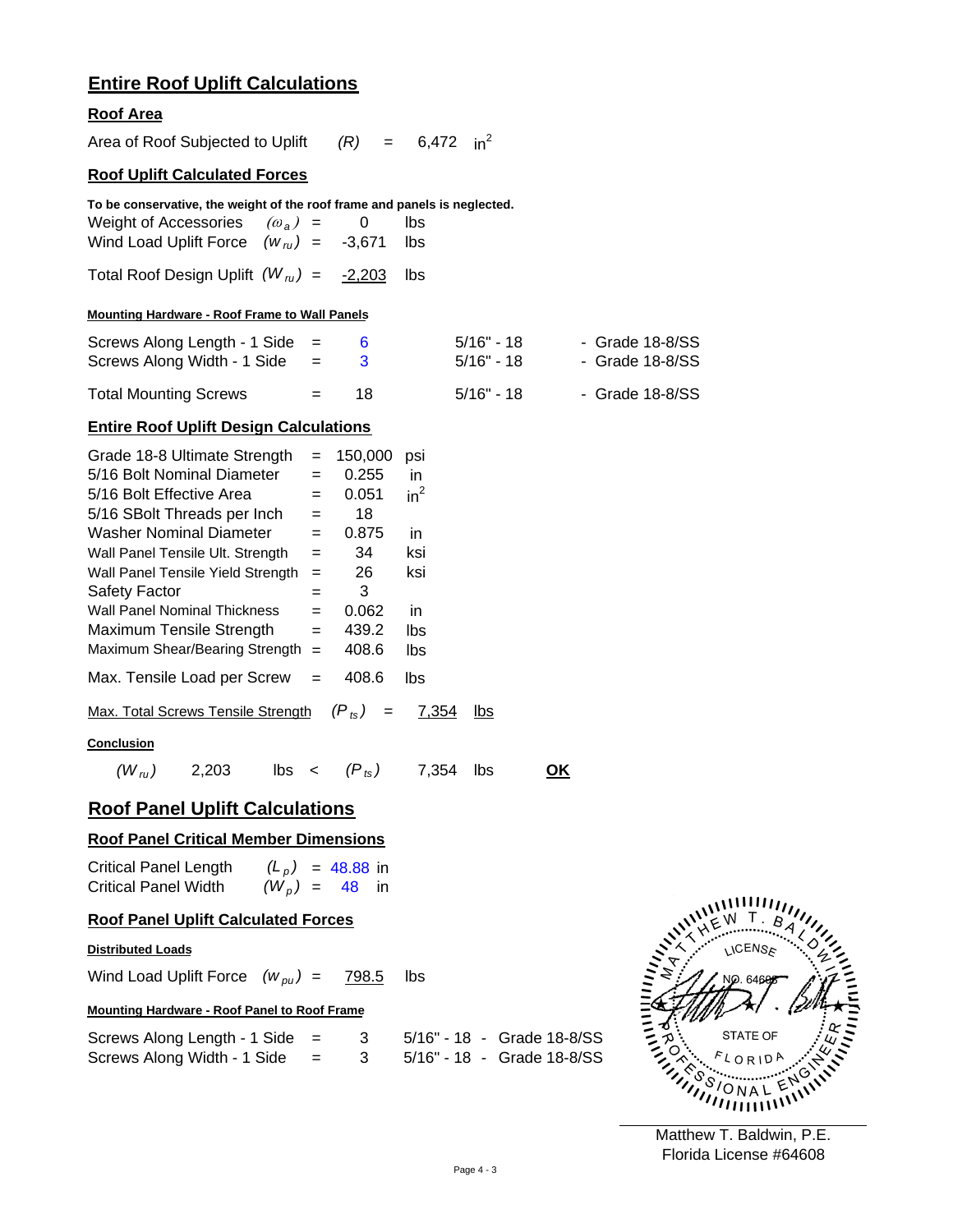## **Roof Panel Uplift Design Calculations**

| Grade 410 Ultimate Strength<br>5/16 Bolt Nominal Diameter<br>5/16 Bolt Effective Area<br>5/16 Bolt Threads per Inch<br>Washer Nominal Diameter<br>Roof Panel Tensile Ult. Strength<br>Roof Panel Tensile Yield Strength<br>Safety Factor<br>Roof Panel Nominal Thickness | $=$<br>$=$<br>$=$<br>$=$<br>$=$<br>$=$<br>$=$<br>$=$<br>$=$ | 150,000<br>0.255<br>0.051<br>18<br>0.875<br>34<br>26<br>3<br>0.080 | psi<br>in.<br>$in^2$<br>in.<br>ksi<br>ksi<br>in |      |                                         |  |  |
|--------------------------------------------------------------------------------------------------------------------------------------------------------------------------------------------------------------------------------------------------------------------------|-------------------------------------------------------------|--------------------------------------------------------------------|-------------------------------------------------|------|-----------------------------------------|--|--|
| Maximum Tensile Strength<br>Maximum Shear/Bearing Strength $=$<br>Max. Tensile Load per Screw<br>Max. Total Screws Tensile Strength                                                                                                                                      | $=$<br>$=$                                                  | Roof Frame<br>439.2<br>408.6<br>408.6<br>$(P_{ts})$<br>$=$         | lbs<br>lbs<br>lbs<br>4,903                      | lbs. | (Accounts for screw pull-over strength) |  |  |
| <b>Conclusion</b><br>$\langle P_{ts} \rangle$<br>799<br>lbs<br>4,903<br>lbs<br><u>OK</u><br>$(W_{\rho U})$                                                                                                                                                               |                                                             |                                                                    |                                                 |      |                                         |  |  |

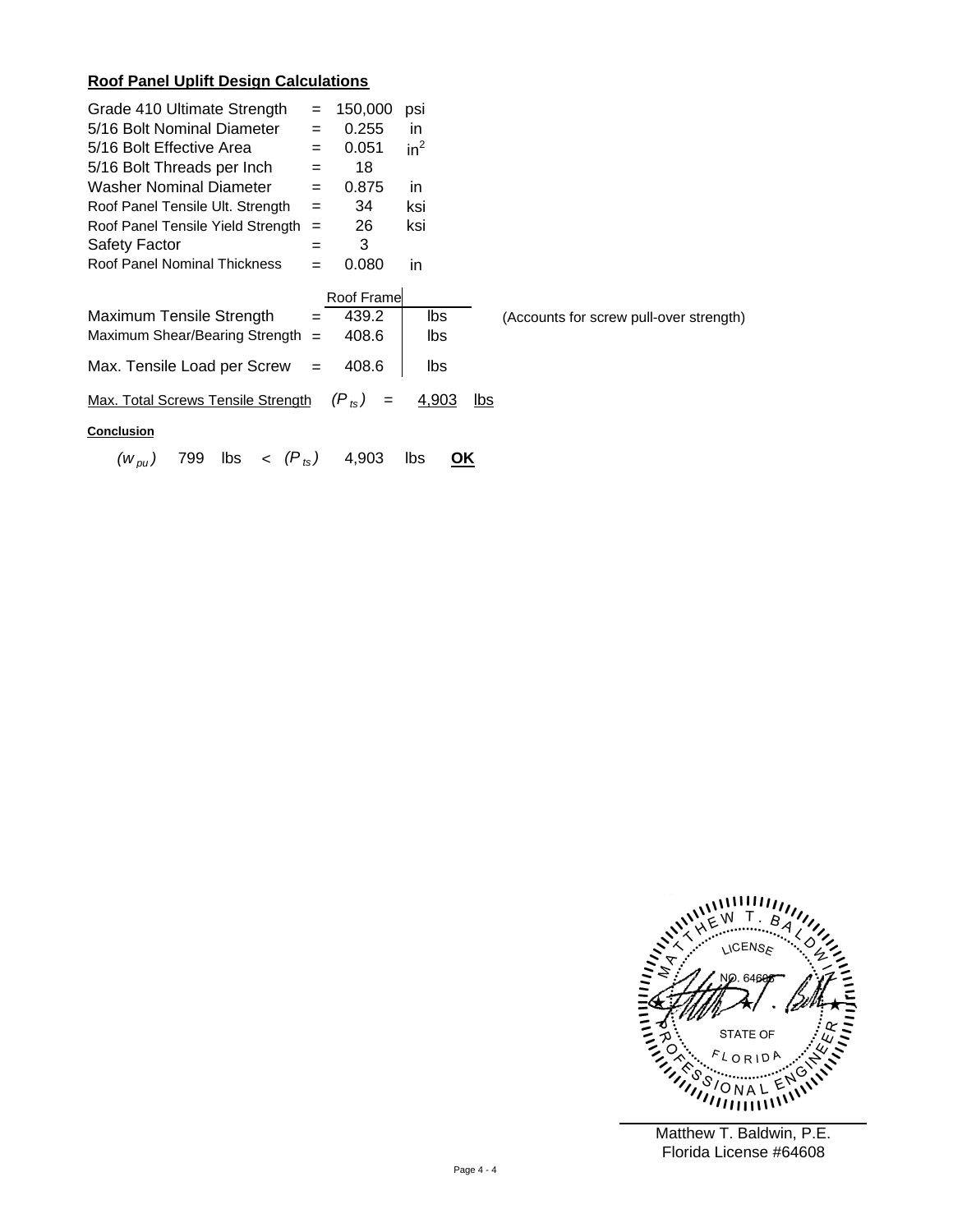# **Structural Calculations - Walls/Columns**

# **Gillette 98" Frame Genset**

## **Critical Wind Load Pressures and Roof Forces**

#### **Walls 1 & 2**

**Maximum Pressures Acting:**

| Toward | 66.1 psf  | $= 0.4593$ psi  |  |
|--------|-----------|-----------------|--|
| Away   | -59.5 psf | $= -0.4132$ psi |  |

### **Walls 3 & 4**

|  | <b>Maximum Pressures Acting:</b> |  |
|--|----------------------------------|--|
|--|----------------------------------|--|

| Toward | 65.9 psf  | $= 0.4573$ psi  |  |
|--------|-----------|-----------------|--|
| Away   | -59.3 psf | $= -0.4115$ psi |  |

# **Critical Wall Panel Dimensions**

| Critical/Maximum Panel Width  | $= 45.5$ in |  |
|-------------------------------|-------------|--|
| Critical/Maximum Panel Height | $= 64.0$ in |  |

## **Section Properties**

0.080 Aluminum Panel - 5052-H34

| <b>Cross Sectional Area</b>                | (A)         |                           | $= 3.79$             | $in^2$          |     |
|--------------------------------------------|-------------|---------------------------|----------------------|-----------------|-----|
| Moment of Inertia - x                      | $(l_x)$     | $\mathbf{r} = \mathbf{r}$ | 0.05                 | in <sup>4</sup> |     |
| Section Modulus - x                        | $(S_x)$     | $=$                       | 0.80                 | $in^3$          |     |
| Radius of Gyration - x                     | $(r_{x})$ = |                           | 0.11                 | in              |     |
| Modulus of Elasticity                      |             |                           | $(E) = 1.02E+04$     |                 | ksi |
| Safety Factor                              |             |                           | $(n_{\rm H}) = 1.95$ |                 |     |
| Factor of Safety                           |             |                           | $(n_v) = 1.65$       |                 |     |
| Coefficient - Tension Member $(k_t) = 1.0$ |             |                           |                      |                 |     |
| <b>Tensile Ultimate Strength</b>           |             |                           | $(F_{tu}) = 34$      | ksi             |     |
| <b>Tensile Yield Strength</b>              |             |                           | $(F_{tV}) = 26$      | ksi             |     |
| Shear Ultimate Strength $(F_{su}) = 20$    |             |                           |                      | ksi             |     |
| Compressive Yield Strength                 |             |                           | $(F_{cv}) = 24$      | ksi             |     |

## **Critical Wall Panel Calculated Forces**

#### **Maximum Wind Pressure on Walls**

| Maximum + Wind Pressure | $=$ $-$ | 0.4593 psi  |  |
|-------------------------|---------|-------------|--|
| Maximum - Wind Pressure | $=$     | -0.4132 psi |  |

**Plus and minus signs signify pressures acting toward or away from the surfaces, respectively.**

#### **Wind Shear Distributed Loads on Critical Panel**

| Maximum + Wind Shear | $=$ | 20.9  | lbs/in |
|----------------------|-----|-------|--------|
| Maximum - Wind Shear | $=$ | -18.8 | lbs/in |

|--|

1,337.4 lbs Total Panel Design Shear  $(V_{ww}) = 1,337.4$ 

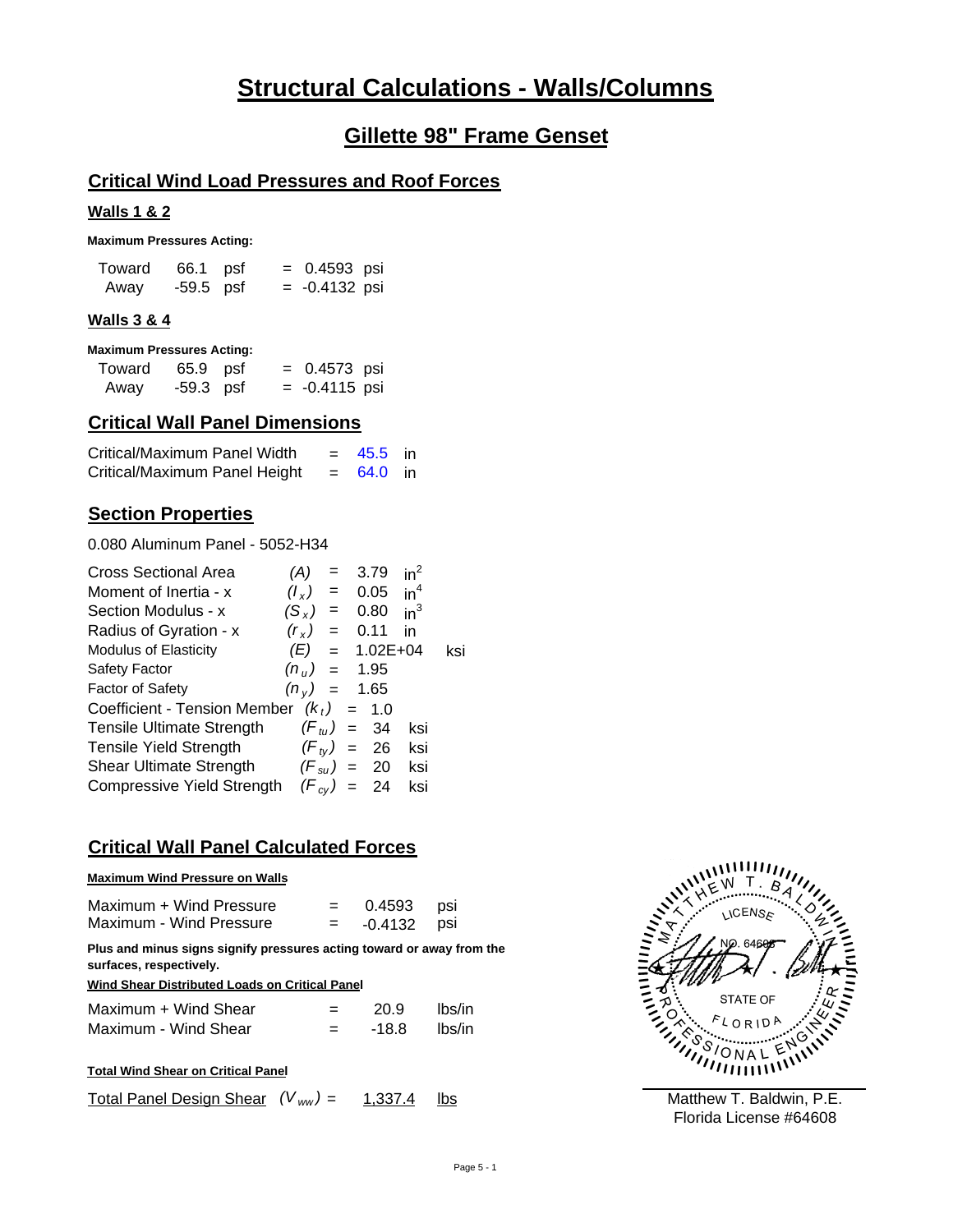#### **Critical Panel Roof Load (Roof to Wall)**

| Axial Roof Load | $(W_{wr}) =$ | 0.0 | lbs |
|-----------------|--------------|-----|-----|
|                 |              |     |     |

#### **Mounting Hardware - Wall Panel to Wall Panel**

| To be conservative, the 'wall to roof' and 'wall to floor' connections are negleted. |  |                  |                 |
|--------------------------------------------------------------------------------------|--|------------------|-----------------|
| Bolts Along Length - 1 Side                                                          |  | $= 4 5/16" - 18$ | - Grade 18-8/SS |
| <b>Total Mounting Screws</b>                                                         |  | $=$ 8 5/16" - 18 | - Grade 18-8/SS |

### **Wall Panel Design Calculations**

#### **Mounting Hardware - Shear and Tension**

| Grade 18-8/SS                       | $=$ | 150,000             | psi    |                             |
|-------------------------------------|-----|---------------------|--------|-----------------------------|
| Grade 18-8/SS Shear Strength        | $=$ | 30,000              | psi    | (Includes Reduction Factor) |
| Grade 18-8/SS Tensile Strength      | $=$ | 57,000              | psi    | (Includes Reduction Factor) |
| 5/16" Bolt Effective Area           | $=$ | 0.0510              | $in^2$ |                             |
| Shear Strength per Bolt             | $=$ | 1.530               | lbs    |                             |
| Tensile Strength per Bolt           | $=$ | 2.907               | lbs    |                             |
| <b>Total Bolts Shear Strength</b>   |     | $(R_{vh}) = 12,240$ | lbs.   |                             |
| <b>Total Bolts Tensile Strength</b> |     | $(R_{th}) = 23,256$ | lbs    |                             |
|                                     |     |                     |        |                             |

### **Conclusion**

*(V ww )* 1,337 lbs < lbs *(R vb )* 12,240 **OK**



Florida License #64608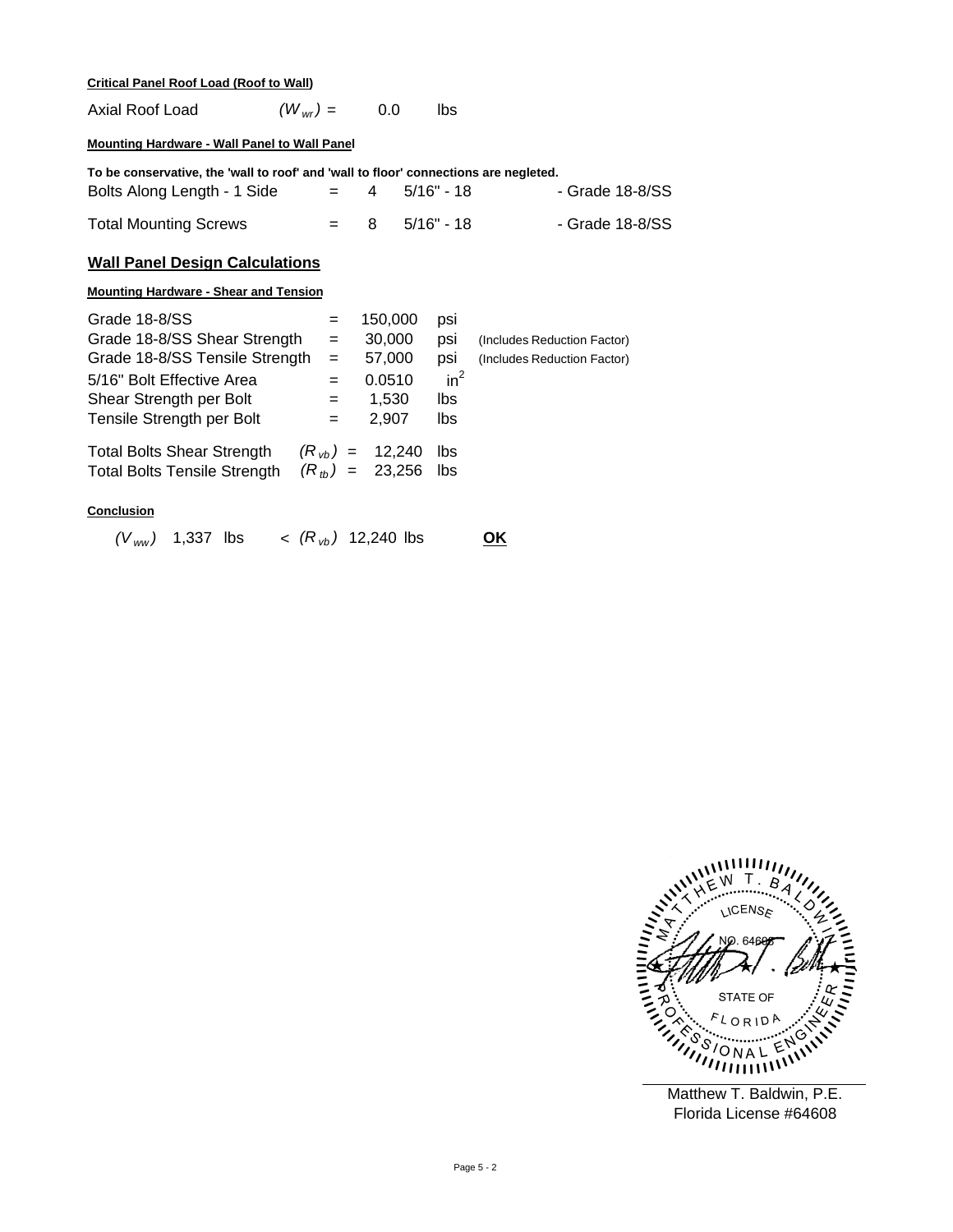# **Structural Calculations - Enclosure to Base/Tank or Pad**

# **Gillette 98" Frame Genset**

## **Critical Pressures & Loads**

**To determine maximum moment forces, pressures are algebraically combined relative to toward or away forces (+ & -) and each wind direction.**

#### **Wind Direction 1**

**Net Pressures with + Internal Pressure(+Gcpi)** 

| Walls 1 & 2 -     |  | 70.4 $psi = 0.4887$ psi |  |
|-------------------|--|-------------------------|--|
| Wall $3$ or $4$ - |  | 59.3 $psf = 0.4115$ psi |  |
| Roof Uplift -     |  | 72.8 $psf = 0.5053$ psi |  |

**Net Pressures with - Internal Pressure(-Gcpi)** 

| Walls 1 & 2 -     |  | 70.4 $psf = 0.4887$ psi |  |
|-------------------|--|-------------------------|--|
| Wall $3$ or $4$ - |  | 33.1 $psf = 0.2299$ psi |  |
| Roof Uplift -     |  | 46.6 $psi = 0.3238$ psi |  |

### **Wind Direction 2**

**Net Pressures with + Internal Pressure(+Gcpi)** 

| Walls 3 & 4 -   |  | 85.8 psf = 0.5956 psi   |  |
|-----------------|--|-------------------------|--|
| Wall 1 or 2 $-$ |  | 59.5 $psi = 0.4132$ psi |  |
| Roof Uplift -   |  | 81.7 $psf = 0.5673$ psi |  |

#### **Net Pressures with - Internal Pressure** *(-Gcpi)*

| Walls 3 & 4 -   |  | $85.8$ psf = 0.5956 psi |  |
|-----------------|--|-------------------------|--|
| Wall 1 or 2 $-$ |  | $33.4$ psf = 0.2316 psi |  |
| Roof Uplift -   |  | 55.5 psf = 0.3857 psi   |  |

# **Enclosure Critical Dimensions & Weights**

| Walls 1/2 Area - |  |                                                                                                                                               |
|------------------|--|-----------------------------------------------------------------------------------------------------------------------------------------------|
| Walls 3/4 Area - |  |                                                                                                                                               |
| $\sim$           |  |                                                                                                                                               |
|                  |  | Total Enclosure Weight $(W_t) = 200$ lbs<br>$(w1) = 3102.8$ in <sup>2</sup><br>$(w3) = 8629.2 \text{ in}^2$<br>$(R) = 6471.9$ in <sup>2</sup> |

## **Enclosure Calculated Forces**

#### **Maximum Wind Load Forces on Walls**

#### **Wind Direction 1**

**Net Forces with + Internal Pressure** *(+Gcpi)*

| Walls 1/2   | $=$ | 1,516 | lbs |
|-------------|-----|-------|-----|
| Wall 3 or 4 | $=$ | 3.551 | lbs |
| Roof Uplift | $=$ | 3.270 | lbs |

(Includes all components)



Florida License #64608